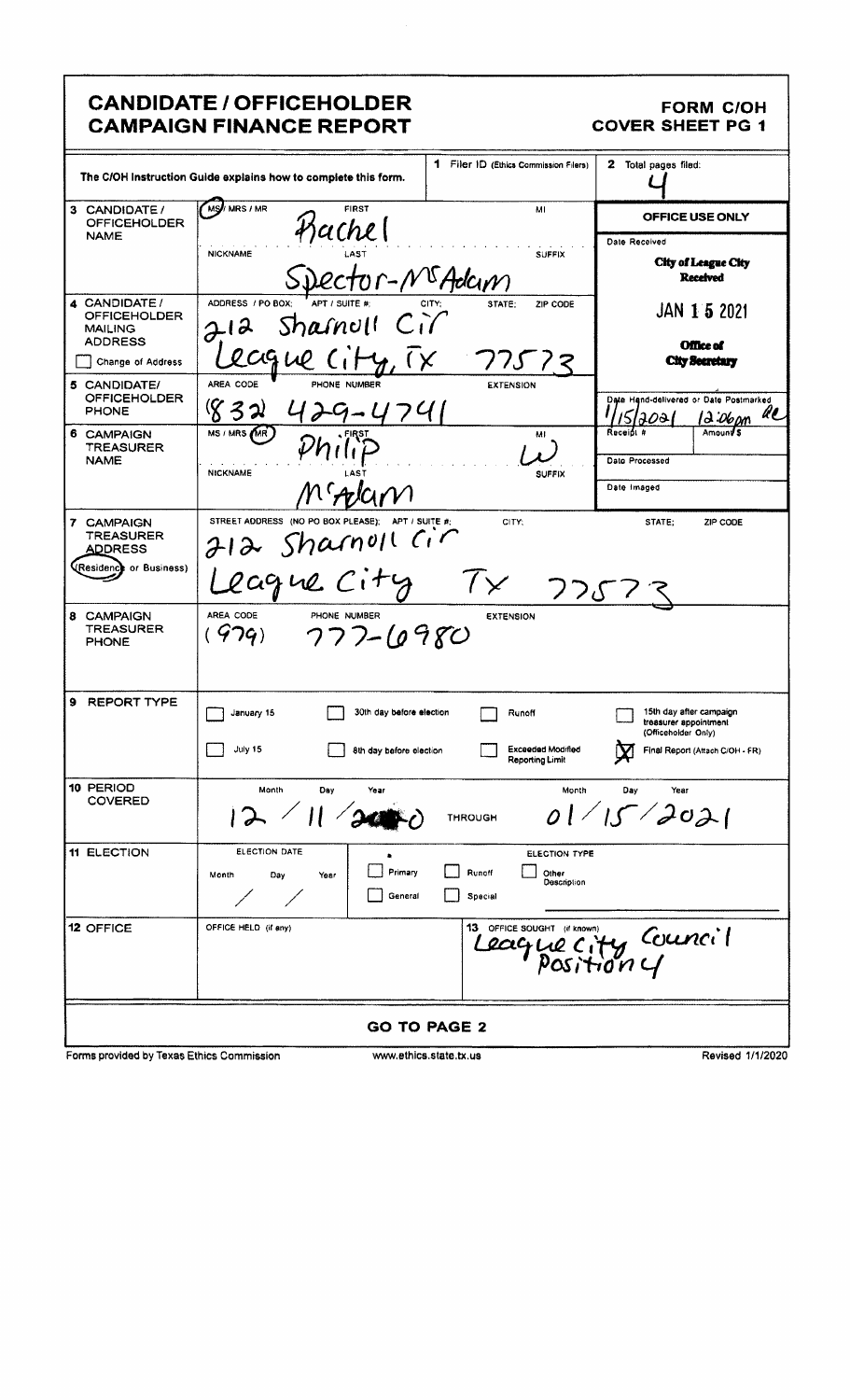|                                                              | <b>CANDIDATE / OFFICEHOLDER</b><br><b>CAMPAIGN FINANCE REPORT</b>                                                                                                                                                                                                                                           | <b>FORM C/OH</b><br><b>COVER SHEET PG 2</b>                                                                                                                  |
|--------------------------------------------------------------|-------------------------------------------------------------------------------------------------------------------------------------------------------------------------------------------------------------------------------------------------------------------------------------------------------------|--------------------------------------------------------------------------------------------------------------------------------------------------------------|
| 14 C/OH NAME<br>16 NOTICE FROM                               | "Ruchel Spectur-Maderm<br>THIS BOX IS FOR NOTICE OF POLITICAL CONTRIBUTIONS ACCEPTED OR POLITICAL EXPENDITURES MADE BY POLITICAL COMMITTEES                                                                                                                                                                 | 15 Filer ID (Ethics Commission Filers)                                                                                                                       |
| POLITICAL<br>COMMITTEE(S)                                    | SUPPORT THE CANDIDATE I OFFICEHOLDER. THESE EXPENDITURES MAY HAVE BEEN MADE WITHOUT THE CANDIDATE'S OR OFFICEHOLDER'S<br>KNOWLEDGE OR CONSENT. CANDIDATES AND OFFICEHOLDERS ARE REQUIRED TO REPORT THIS INFORMATION ONLY IF THEY RECEIVE NOTICE<br>OF SUCH EXPENDITURES.<br>COMMITTEE TYPE   COMMITTEE NAME |                                                                                                                                                              |
|                                                              | GENERAL<br><b>COMMITTEE ADDRESS</b>                                                                                                                                                                                                                                                                         |                                                                                                                                                              |
|                                                              | $\Box$ SPECIFIC                                                                                                                                                                                                                                                                                             |                                                                                                                                                              |
| Additional Pages                                             | COMMITTEE CAMPAIGN TREASURER NAME<br>COMMITTEE CAMPAIGN TREASURER ADDRESS                                                                                                                                                                                                                                   |                                                                                                                                                              |
|                                                              |                                                                                                                                                                                                                                                                                                             |                                                                                                                                                              |
| <b>17 CONTRIBUTION</b><br><b>TOTALS</b>                      | TOTAL UNITEMIZED POLITICAL CONTRIBUTIONS (OTHER THAN<br>PLEDGES, LOANS, OR GUARANTEES OF LOANS, OR<br>CONTRIBUTIONS MADE ELECTRONICALLY)<br>TOTAL POLITICAL CONTRIBUTIONS                                                                                                                                   | $\curvearrowright$                                                                                                                                           |
| EXPENDITUR<br><b>TOTALS</b>                                  | (OTHER THAN PLEDGES, LOANS, OR GUARANTEES OF LOANS)<br>TOTAL UNITEMIZED POLITICAL EXPENDITURE.                                                                                                                                                                                                              | 5155.70                                                                                                                                                      |
| .                                                            | TOTAL POLITICAL EXPENDITURES                                                                                                                                                                                                                                                                                | 155.70                                                                                                                                                       |
| <b>CONTRIBUTION</b><br><b>BALANCE</b>                        | TOTAL POLITICAL CONTRIBUTIONS MAINTAINED AS OF THE LAST DAY                                                                                                                                                                                                                                                 | $\mathscr{O}$                                                                                                                                                |
| <b>OUTSTANDING<br/>LOAN TOTALS</b>                           | TOTAL PRINCIPAL AMOUNT OF ALL OUTSTANDING LOANS AS OF THE<br>LAST DAY OF THE REPORTING PERIOD                                                                                                                                                                                                               |                                                                                                                                                              |
| 18 AFFIDAVIT                                                 | under Title 15, Election Code.                                                                                                                                                                                                                                                                              | I swear, or affirm, under penalty of perjury, that the accompanying report is<br>true and correct and includes all information required to be reported by me |
|                                                              | LESLIE GUTTERREZ<br>NOTARY PUBLIC STATE OF TEXAS<br>MY COMM. EXP. 04/10/2023<br>NOTARY ID 13197852-8                                                                                                                                                                                                        | $\sqrt{2}$<br>mattre of Candidate or Officehold                                                                                                              |
| AFFIX NOTARY STAMP / SEALABOVE                               |                                                                                                                                                                                                                                                                                                             |                                                                                                                                                              |
| day of $\underline{\text{MMUV}}$ , 20 $\underline{\text{U}}$ | Sworn to and subscribed before me, by the said <b>Lachel L</b> Spentor - McHdam ___, this the 15<br>s to certify which, witness my hand and seal of office.                                                                                                                                                 |                                                                                                                                                              |
| Signature of officer administering oath                      | <u>Leslie</u> Gutierez<br>Printed name of officer administering oath                                                                                                                                                                                                                                        | งฌฑฑ<br>1.24<br>Title of officer administering oath                                                                                                          |
| Forms provided by Texas Ethics Commission                    | www.ethics.state.tx.us                                                                                                                                                                                                                                                                                      | Revised 1/1/2020                                                                                                                                             |
|                                                              |                                                                                                                                                                                                                                                                                                             |                                                                                                                                                              |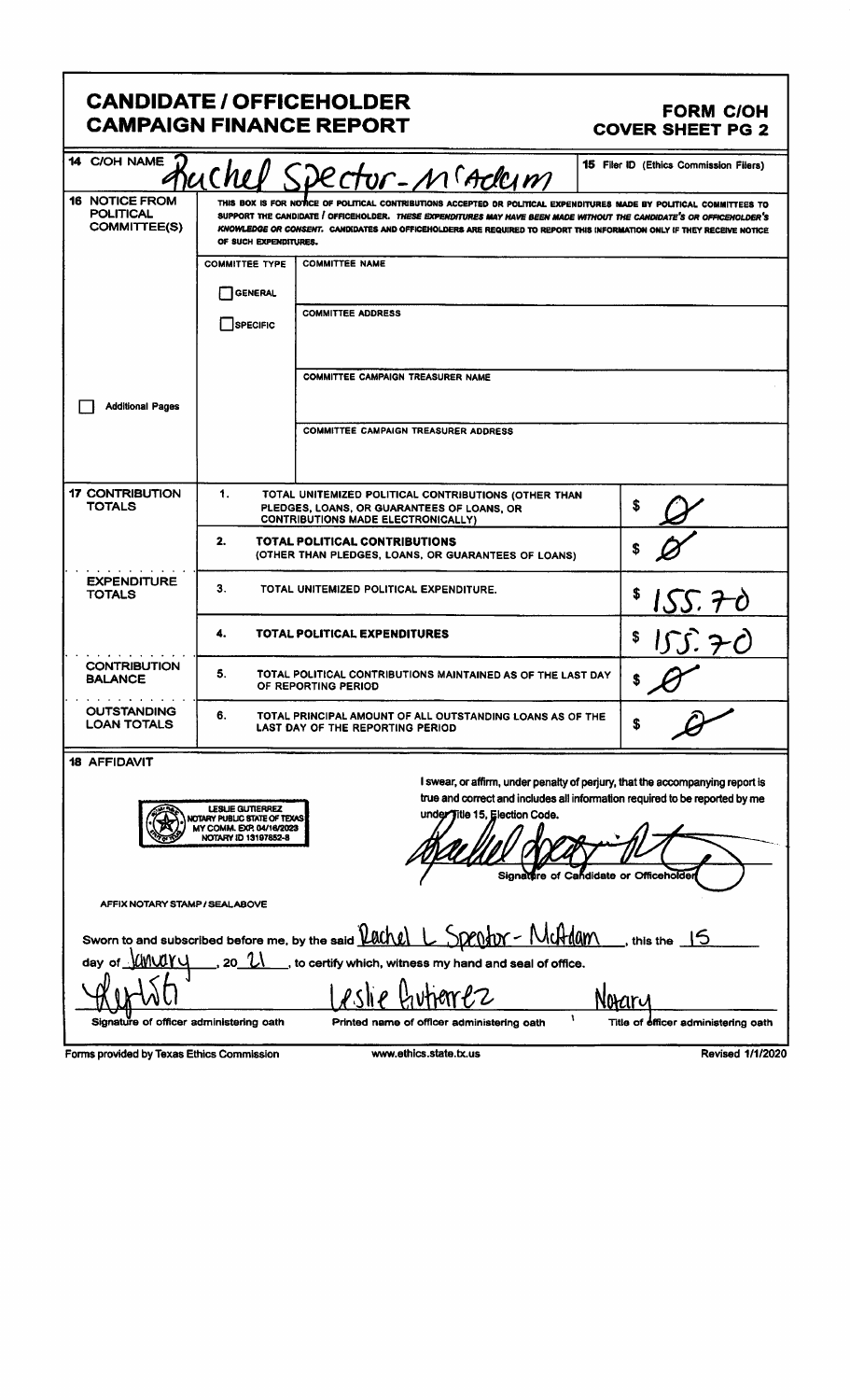| <b>SUBTOTALS - C/OH</b> |  |
|-------------------------|--|
|-------------------------|--|

## **FORM C/OH COVER SHEET PG 3**

| 19<br><b><i>GICER NAME</i></b><br>20<br>uchel Spector. M'Adem |                                                                                              |                                  | Filer ID (Ethics Commission Filers) |  |
|---------------------------------------------------------------|----------------------------------------------------------------------------------------------|----------------------------------|-------------------------------------|--|
| 21 SCHEDULE SUBTOTALS<br><b>NAME OF SCHEDULE</b>              |                                                                                              | <b>SUBTOTAL</b><br><b>AMOUNT</b> |                                     |  |
| 1.                                                            | SCHEDULE A1: MONETARY POLITICAL CONTRIBUTIONS                                                |                                  | s                                   |  |
| 2.                                                            | SCHEDULE A2: NON-MONETARY (IN-KIND) POLITICAL CONTRIBUTIONS                                  |                                  | S                                   |  |
| з.                                                            | SCHEDULE B: PLEDGED CONTRIBUTIONS                                                            |                                  | S                                   |  |
| <b>SCHEDULE E: LOANS</b><br>4.                                |                                                                                              | S                                |                                     |  |
| 5.                                                            | SCHEDULE F1: POLITICAL EXPENDITURES MADE FROM POLITICAL CONTRIBUTIONS                        |                                  | s                                   |  |
| 6.                                                            | <b>SCHEDULE F2: UNPAID INCURRED OBLIGATIONS</b>                                              |                                  | \$                                  |  |
| 7.                                                            | SCHEDULE F3: PURCHASE OF INVESTMENTS MADE FROM POLITICAL CONTRIBUTIONS                       |                                  | s                                   |  |
| 8.                                                            | SCHEDULE F4: EXPENDITURES MADE BY CREDIT CARD                                                |                                  | S                                   |  |
| 9.                                                            | SCHEDULE G: POLITICAL EXPENDITURES MADE FROM PERSONAL FUNDS                                  |                                  | \$                                  |  |
| 10.                                                           | SCHEDULE H: PAYMENT MADE FROM POLITICAL CONTRIBUTIONS TO A BUSINESS OF C/OH                  |                                  | S                                   |  |
| 11.                                                           | SCHEDULE I: NON-POLITICAL EXPENDITURES MADE FROM POLITICAL CONTRIBUTIONS                     |                                  | s.                                  |  |
| 12.                                                           | SCHEDULE K: INTEREST, CREDITS, GAINS, REFUNDS, AND CONTRIBUTIONS RETURNED<br><b>TO FILER</b> |                                  |                                     |  |
|                                                               |                                                                                              |                                  |                                     |  |

Forms provided by Texas Ethics Commission

www.ethics.state.tx.us

Revised 1/1/2020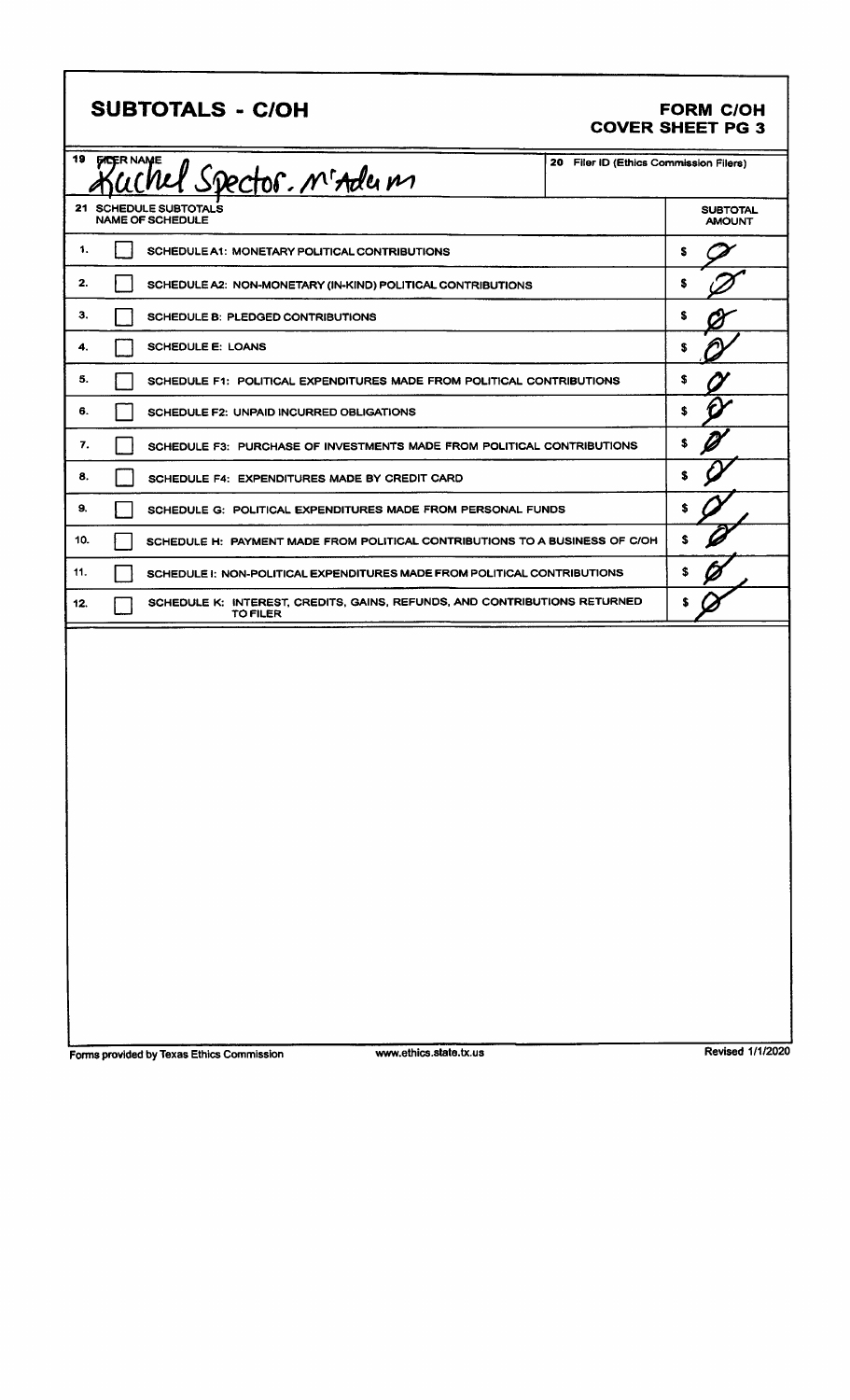|                                                                                                                                    | <b>CANDIDATE/OFFICEHOLDER REPORT:</b><br><b>DESIGNATION OF FINAL REPORT</b>                                                                                                                                                                                                                                                                                                                                                                                                                                                                                                                                                                                                                                                                                      | FORM C/OH - FR                        |  |  |
|------------------------------------------------------------------------------------------------------------------------------------|------------------------------------------------------------------------------------------------------------------------------------------------------------------------------------------------------------------------------------------------------------------------------------------------------------------------------------------------------------------------------------------------------------------------------------------------------------------------------------------------------------------------------------------------------------------------------------------------------------------------------------------------------------------------------------------------------------------------------------------------------------------|---------------------------------------|--|--|
| The Instruction Guide explains how to complete this form.<br>" Complete only if "Report Type" on page 1 is marked "Final Report" " |                                                                                                                                                                                                                                                                                                                                                                                                                                                                                                                                                                                                                                                                                                                                                                  |                                       |  |  |
| 1 C/OH NAME                                                                                                                        | Spector, M'Adam                                                                                                                                                                                                                                                                                                                                                                                                                                                                                                                                                                                                                                                                                                                                                  | 2 Filer ID (Ethics Commission Filers) |  |  |
|                                                                                                                                    | I do not expect any further political contributions or political expenditures in connection with my candidacy. I understand that designat-<br>ing a report as a final report terminates my campaign treasurer appointment. I also understand that I may not accept any campaign<br>contributions or make any campaign expenditures without a campaign treasurer appointment on file.                                                                                                                                                                                                                                                                                                                                                                             | Candidate / Officehold                |  |  |
| 4                                                                                                                                  | FILER WHO IS NOT AN OFFICEHOLDER<br>" Complete A & B below only if you are not an officeholder. "                                                                                                                                                                                                                                                                                                                                                                                                                                                                                                                                                                                                                                                                |                                       |  |  |
| А.                                                                                                                                 | <b>CAMPAIGN FUNDS</b>                                                                                                                                                                                                                                                                                                                                                                                                                                                                                                                                                                                                                                                                                                                                            |                                       |  |  |
|                                                                                                                                    | Check only one:                                                                                                                                                                                                                                                                                                                                                                                                                                                                                                                                                                                                                                                                                                                                                  |                                       |  |  |
| ⊠                                                                                                                                  | I do not have unexpended contributions or unexpended interest or income earned from political contributions.                                                                                                                                                                                                                                                                                                                                                                                                                                                                                                                                                                                                                                                     |                                       |  |  |
|                                                                                                                                    | I have unexpended contributions or unexpended interest or income earned from political contributions. I understand that I<br>may not convert unexpended political contributions or unexpended interest or income earned on political contributions to<br>personal use. I also understand that I must file an annual report of unexpended contributions and that I may not retain<br>unexpended contributions or unexpended interest or income earned on political contributions longer than six years after filing<br>this final report. Further, I understand that I must dispose of unexpended political contributions and unexpended interest or<br>income earned on political contributions in accordance with the requirements of Election Code, § 254.204. |                                       |  |  |
| В.                                                                                                                                 | <b>ASSETS</b>                                                                                                                                                                                                                                                                                                                                                                                                                                                                                                                                                                                                                                                                                                                                                    |                                       |  |  |
|                                                                                                                                    | Check only one:                                                                                                                                                                                                                                                                                                                                                                                                                                                                                                                                                                                                                                                                                                                                                  |                                       |  |  |
|                                                                                                                                    | I do not retain assets purchased with political contributions or interest or other income from political contributions.                                                                                                                                                                                                                                                                                                                                                                                                                                                                                                                                                                                                                                          |                                       |  |  |
|                                                                                                                                    | I do retain assets purchased with political contributions or interest or other income from political contributions. I understand<br>that I may not convert assets purchased with political contributions or interest or other income from political contributions to<br>personal use. I also understand that I must dispose of assets purchased with political contributions in accordance with the<br>requirements of Election Code, § 254.204.                                                                                                                                                                                                                                                                                                                 |                                       |  |  |
| 5                                                                                                                                  | <b>OFFICEHOLDER</b><br>Complete this section only if you are an officeholder **                                                                                                                                                                                                                                                                                                                                                                                                                                                                                                                                                                                                                                                                                  |                                       |  |  |
|                                                                                                                                    | I am aware that I remain subject to filing requirements applicable to an officeholder who does not have a campaign treasurer on<br>file. I am also aware that I will be required to file reports of unexpended contributions if, after filing the last required report as an<br>officeholder, I retain political contributions, interest or other income from political contributions, or assets purchased with politi-<br>cal contributions or interest or other income from political contributions.                                                                                                                                                                                                                                                           |                                       |  |  |
|                                                                                                                                    |                                                                                                                                                                                                                                                                                                                                                                                                                                                                                                                                                                                                                                                                                                                                                                  |                                       |  |  |
|                                                                                                                                    |                                                                                                                                                                                                                                                                                                                                                                                                                                                                                                                                                                                                                                                                                                                                                                  | <b>Signature of Officeholder</b>      |  |  |

٦

r